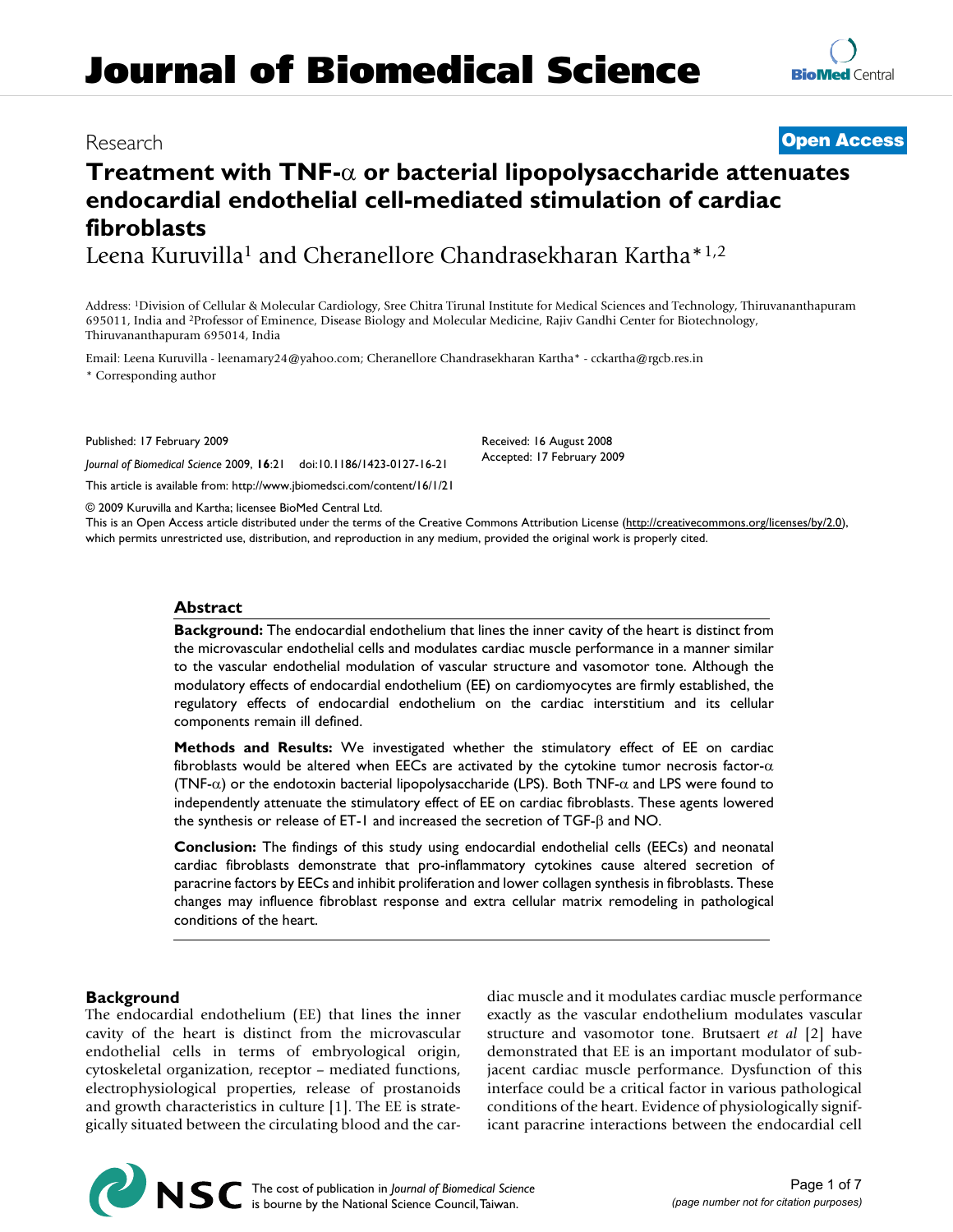populations and muscle cells of the heart accrued from studies on factors of endothelial origin such as endothelins, angiotensin II, nitric oxide (NO), natriuretic peptides, bradykinin prostaglandins, adenylpurines, myofilament desensitizing element and enzymes such as angiotensin converting enzyme and kininase. Importantly, an imbalance in the turnover of these factors in cardiovascular diseases may potentially promote alterations in the extra cellular matrix (ECM) and disturb cardiomyocyte function. In fact, heart function is reported to be significantly affected by increased cytokine production in a setting of endotoxic shock, transplant rejection and ischemia/reperfusion [3]. Endothelium derived factors such as TNF-α, IL-1β, IL-6 and TGF-β may exert autocrine and paracrine effects on fibroblast growth and collagen turnover as well.

Whereas the modulatory influence of EE on cardiomyocytes is well established, the effects of EE on the cardiac interstitium and its cellular components particularly the fibroblasts, which maintain the extracellular matrix homeostasis are far less defined [4]. In this regard, we had recently reported a significant increase in cardiac fibroblast proliferation and collagen synthesis when the cells are grown in EEC conditioned media [5]. In the present study, we investigated whether the stimulatory effect of EE on cardiac fibroblasts would be altered in conditions where TNF-α or the endotoxin bacterial LPS activates EECs. Our results suggest that TNF-α or LPS – activated EE cells attenuate proliferation and collagen synthesis in cardiac fibroblasts.

### **Materials and methods**

Tissue culture media and all supplements were procured from Sigma-Aldrich, St. Louis, USA. [3H]-Thymidine and [3H]-Proline was obtained from Board of Radioactivity and Isotope Technology (BRIT), Mumbai, India. DiI-Acetylated LDL was purchased from Molecular Probes, Netherlands.

#### *Preparation of cultures of endocardial endothelial cells*

Endocardial endothelial cells were isolated from freshly collected pig hearts by the method previously described by Smith *et al* [6]. Briefly, the ventricles were filled with 0.1% collagenase (Type IA) in medium E199 and incubated for 45 minutes. The released cells were resuspended in complete medium (medium E199 supplemented with 20% fetal bovine serum (FBS), 1% endothelial cell growth factor, 100 U/ml benzyl penicillin and 100 μg/ml streptomycin) and seeded in gelatin – coated culture dishes. Confluent cultures were sub – cultured using 0.025% trypsin – 0.02% EDTA. The cells were identified as endothelial cells by their cobblestone appearance, positive staining for factor VIII antigen and incorporation of DiI-acetylated low-density lipoproteins.

#### *Preparation of cultures of cardiac fibroblasts*

Cardiac fibroblasts were isolated from 3- to 4-day-old Wistar rat pups. The heart tissue was minced and digested with 0.03 % collagenase and 0.03 % trypsin. The supernatants were centrifuged and cell pellet was resuspended in medium M199 with 10% FBS. Cardiac fibroblasts attached within 90 minutes. The cells were grown to confluence and passaged with 0.025% trypsin-0.02% EDTA mixture. The cells were identified as fibroblasts by their spindle morphology, positive staining for vimentin and negative staining for factor VIII antigen.

All experiments had the approval of the Institutional Animal Ethics Committee.

#### *Preparation of conditioned medium*

The experiments were performed on EECs from the 3rd –  $4<sup>th</sup>$  passages. Cells were seeded at a density of  $2 \times 10<sup>5</sup>$  cells/ ml in 35 mm culture dishes. At confluence, the cells were made quiescent by reducing the serum content of the medium to 0.4% for 24 hours. On the day of the experiment, the cells were washed with phosphate – buffered saline and treated with either 10 ng/ml TNF- $\alpha$  or 1  $\mu$ g/ml bacterial LPS. Cells incubated in 0.4% FBS containing medium served as control. At the end of the incubation period of 24 hours, the medium was collected, centrifuged to remove cellular debris and stored at -80°C until use. Dulbecco's modified Eagle's medium (DMEM) was used for generating conditioned medium for the collagen synthesis experiments.

#### *Proliferation assay*

DNA synthesis in cardiac fibroblasts was measured in terms of  $[3H]$ -Thymidine incorporation into DNA (n = 15) as described earlier [7]. Cells were seeded at a density of  $1 \times 10^5$  cells/ml and incubated for 24 hours. Cells from passage 2 were made quiescent by incubating them in medium containing 0.4% FBS for 24 hours. Following incubation of the cells with [3H]-Thymidine at a final concentration of 1  $\mu$ Ci/ml for 24 hours, acid – insoluble radioactivity was determined by using liquid scintillation spectrometry.

#### *Collagen synthesis assay*

Incorporation of [3H]-Proline by cardiac fibroblasts was taken as a measure of collagen synthesis  $(n = 9)$ . Cardiac fibroblasts at confluence were incubated in DMEM supplemented with 0.4% FBS, 24 hours prior to treatment. Subsequently, cells were incubated for 24 hours in either 0.4% FBS or EEC – conditioned medium, containing 2  $μCi/ml$  [<sup>3</sup>H]-Proline and 50  $μg/ml$  ascorbic acid in DMEM. The supernatant was collected and cells were lysed using 1% Triton-X 100 containing 5 mM N-ethylmaleimide. The cell lysate and medium were pooled and the mixture divided into two aliquots. Proteins in one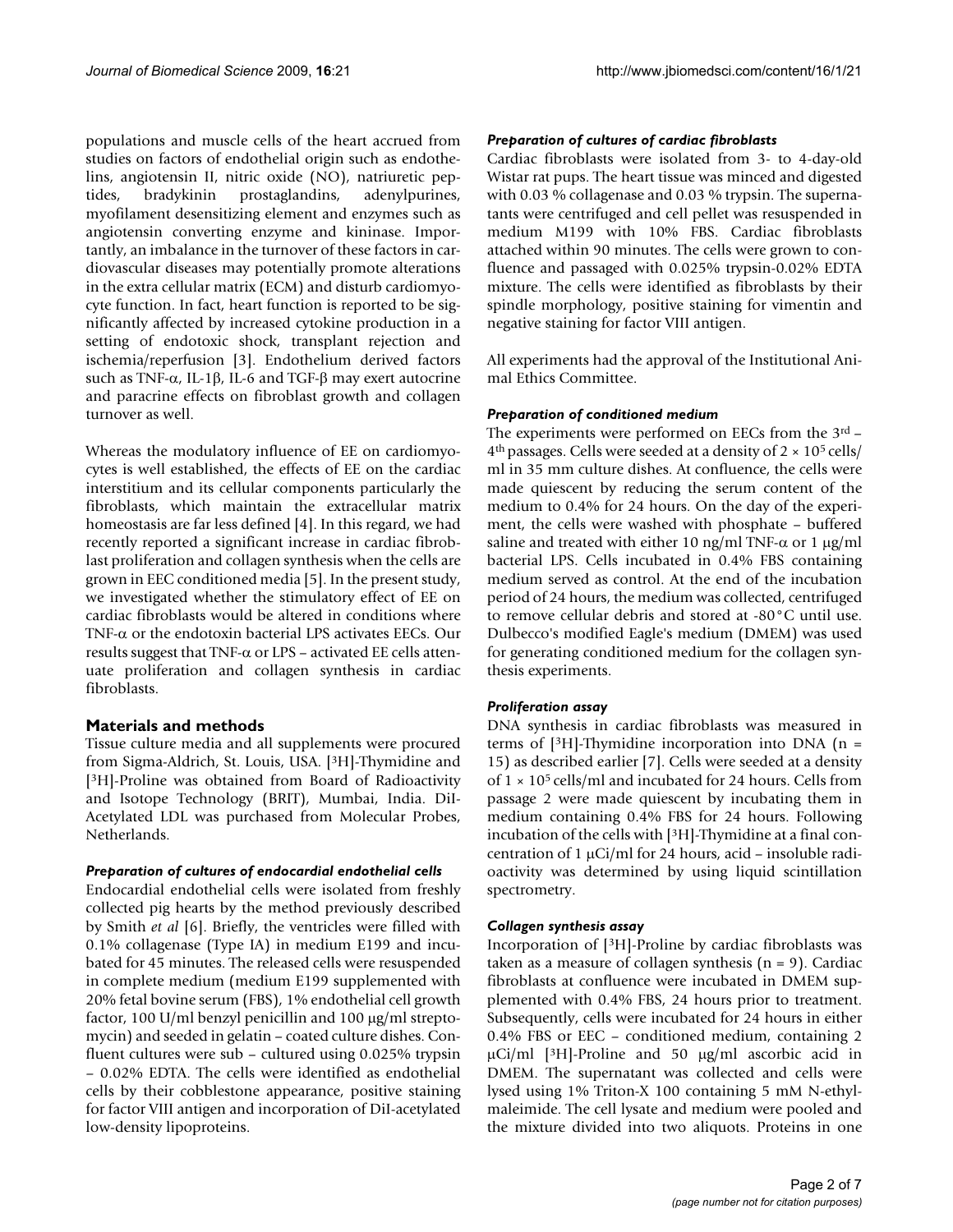aliquot were precipitated with 10% ice-cold TCA. The second aliquot was digested with 30 μg/ml collagenase Type VII in Tris-CaCl<sub>2</sub> buffer (pH – 7.4) for 5 hours at  $37^{\circ}$ C. At the end of collagenase digestion, the proteins were precipitated with 10% ice-cold TCA. The TCA-precipitated material in the two aliquots was filtered separately onto Whatman no.3 filter paper. Radioactivity was determined using a scintillation counter. Collagen synthesis was calculated using the equation:

Collagen (%) of total protein) = 
$$
\frac{\text{Collagenase released cpm} \times 100}{(\text{Non-collagen cpm} \times f) + \text{collagenase released cpm}}
$$

A correction factor of  $f = 5.4$  for non-collagen protein was used to adjust for the relative abundance of proline and hydroxyproline in collagen containing proteins [8].

#### *Measurement of EEC – derived factors in the conditioned medium*

The conditioned medium was assayed  $(n = 6)$  for the levels of EEC – derived factors, ET-1 (Cayman Chemical, MI, USA), Ang II (SPI BIO, France) and TGF-β1 (Biosource International, Belgium) by ELISA using commercially available kits.

#### *Statistics*

Sample means were compared using Student's t-test. ANOVA was employed for group comparisons where there were more than two groups. The values are expressed as mean  $\pm$  SD. p < 0.05 was considered statistically significant.

#### **Results**

#### *Effect of TNF-*α *and LPS on EEC-induced proliferation of cardiac fibroblasts*

On incubation with EE – conditioned medium, [3H]-Thymidine incorporation into cardiac fibroblast DNA increased by 22%. The stimulatory effect was however attenuated when cardiac fibroblasts were incubated in medium conditioned by TNF- $\alpha$  or LPS treated EECs. [3H]-Thymidine counts per minute (cpm) with medium conditioned by untreated EECs was  $49678 \pm 418.7$ . [<sup>3</sup>H]-Thymidine counts per minute (cpm) with medium conditioned by EECs treated with TNF- $\alpha$  or LPS were 45271.7  $\pm$  1008.7 cpm and  $45163.6 \pm 802.5$  cpm respectively. The basal [3H]-Thymidine counts per minute (cpm) with 0.4% M199 was  $40676 \pm 985$  cpm. Thus, TNF- $\alpha$  treated EECs attenuated [3H]-Thymidine incorporation into DNA of cardiac fibroblasts by 11.3 % ( $n = 15$ ;  $p < 0.01$ ) and LPS treated EECs attenuated [3H]-Thymidine incorporation into DNA of cardiac fibroblasts by  $11\%$  (n = 15; p < 0.01) (Figure 1).



#### Figure 1

**(3H)-Thymidine uptake by cardiac fibroblasts incubated with conditioned medium from EECs treated with TNF-** $\alpha$  **and LPS**. The values are mean  $\pm$  SD (n = 15; Control-CM vs TNF-CM & Control-CM vs LPS-CM, \*p < 0.01. Control-CM vs. 0.4% M199, \*p < 0.01). Control-CM = Fibroblasts grown in conditioned medium from untreated endocardial endothelial cells, TNF-CM = Fibroblasts grown in conditioned medium from endocardial endothelial cells treated with TNF- $\alpha$ , LPS-CM = Fibroblasts grown in conditioned medium from endocardial endothelial cells treated with LPS, 0.4% M199 = Fibroblasts grown in M199 containing 0.4% FBS. 'n' is the number of times each experiment was done.

#### *Effect of TNF-*α *and LPS on EEC-induced collagen synthesis by cardiac fibroblasts*

The effect of medium conditioned by TNF-α or LPS treated EECs, on collagen synthesis by cardiac fibroblasts is shown in Figure 2. The basal rate of collagen synthesis by cardiac fibroblasts in 0.4% M199 was  $6.51 \pm 1.0$  % of the total protien and by fibroblasts grown in medium conditioned by untreated EECs was  $10.6 \pm 0.9$  % of the total protien. Collagen synthesis by cardiac fibroblasts was reduced to  $4.85 \pm 0.9$  % and  $5.12 \pm 1$  % of the total protein respectively when the cells were grown in medium conditioned by TNF- $\alpha$  or LPS treated EECs (n = 6; Control-CM vs TNF-CM and LPS-CM,  $p < 0.05$ ). Whereas a 6 % increase in collagen synthesis was seen in fibroblasts grown in medium conditioned by untreated EECs, rate of collagen synthesis in cardiac fibroblasts incubated with conditioned medium from EECs treated with TNF-α or LPS was seen to decrease by 25% and 21% respectively, compared to the control (Figure 2).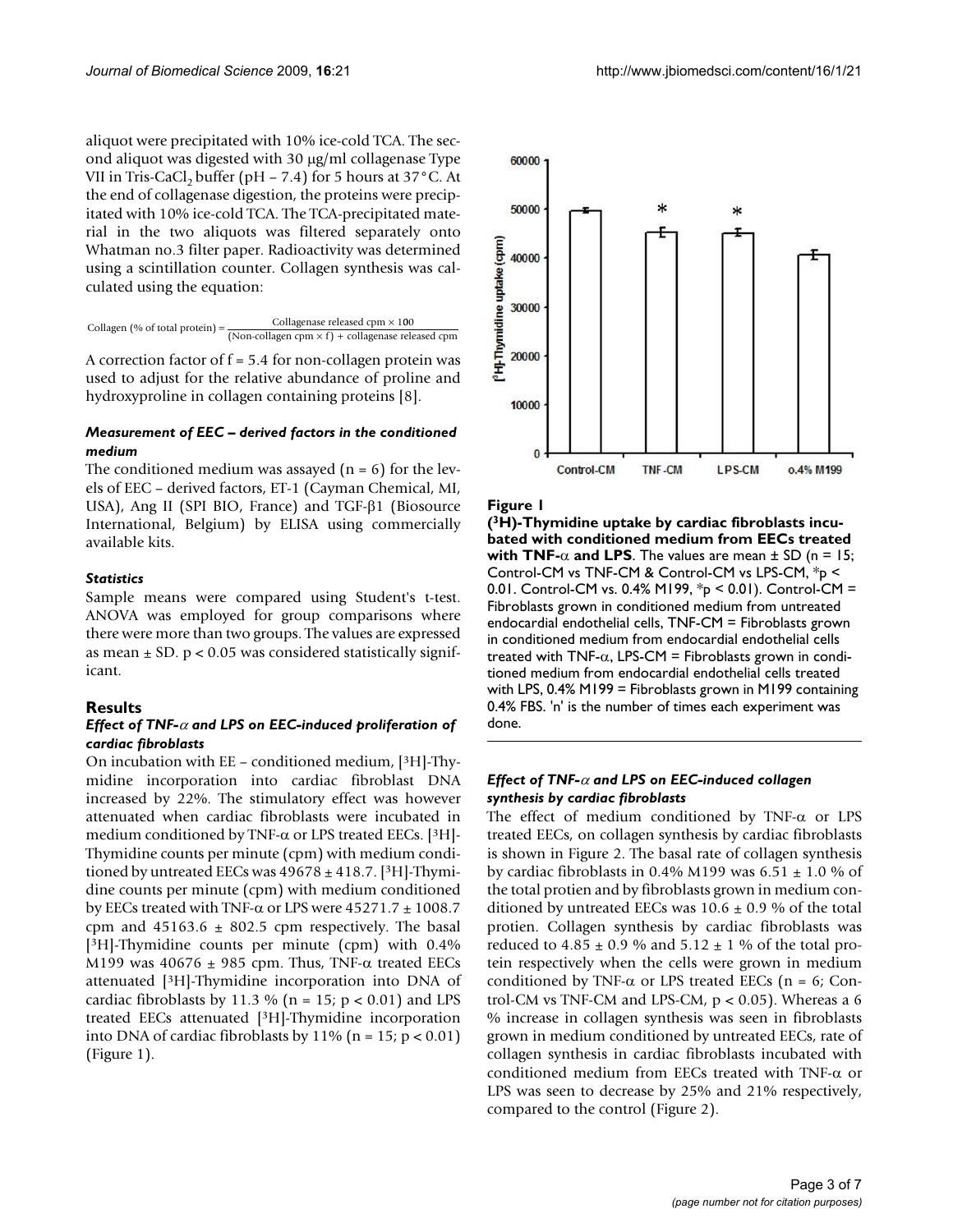

#### **Figure 2**

**Collagen synthesis by cardiac fibroblasts in response to incubation with conditioned medium from endocardial endothelial cells treated with TNF-**α **and LPS for 24 hours**. The values are mean  $\pm$  SD (n = 6; Control-CM vs TNF-CM and LPS-CM, \*p < 0.05. Control-CM vs 0.4% M199  $*_p$  < 0.05). Control-CM = Fibroblasts grown in conditioned medium from untreated endocardial endothelial cells, TNF-CM = Fibroblasts grown in conditioned medium from endocardial endothelial cells treated with TNF- $\alpha$ , LPS-CM = Fibroblasts grown in conditioned medium from endocardial endothelial cells treated with LPS, 0.4% M199 = Fibroblasts grown in M199 containing 0.4% FBS. 'n' is the number of times each experiment was done.

#### *Assay of endocardial endothelial cell released factors in the culture supernatants*

Levels of endothelium-derived factors ET-1, AII, and TGFβ1, were determined by ELISA according to the manufacturer's protocols. NO released into the medium was measured as nitrite by Griess reaction.

Treatment of EECs with TNF-α and LPS caused increased release of nitrite from the cells into the culture supernatant. The amount of nitrite released into the medium conditioned by untreated EECs was  $1.81 \pm 0.17$  μM. TNF- $\alpha$  or LPS treatment of EECs increased nitrite levels in the culture supernatant to 2.86  $\pm$  0.29 μM and 4.48  $\pm$  0.44 μM respectively ( $n = 6$ ;  $p < 0.05$ ). Thus, stimulation of EECs with TNF- $\alpha$  or LPS increased nitrite release from EECs by 58% and 147% respectively (Figure 3).

ET-1 levels and TGF-β levels in the culture supernatant of EECs treated with TNF-α were  $5.56 \pm 0.02$  ng/ml and 7.21



#### Figure 3

**Nitrite release by endocardial endothelial cells in response to proinflammatory agents TNF-**α **and LPS**. The values are mean  $\pm$  SD (n = 6;\*p < 0.05). Control-CM = Conditioned medium from untreated endocardial endothelial cells, TNF-CM = Conditioned medium from endocardial endothelial cells treated with TNF- $\alpha$ , LPS-CM = Conditioned medium from endocardial endothelial cells treated with LPS. 'n' is the number of times each experiment was done.

 $\pm$  0.1 ng/ml respectively compared to ET -1 and TGF- $\beta$  levels of  $6.6 \pm 0.01$  ng/ml and  $6.56 \pm 0.05$  ng/ml respectively in the culture supernatant of untreated EECs ( $n = 6$ ;  $p <$ 0.01). Thus, TNF- $\alpha$  depressed the release of ET-1 by 16% but increased TGF-β release by 10% from EECs.

When EECs were treated with LPS, the ET-1 levels in the culture supernatant was  $6.1 \pm 0.03$  ng/ml and TGF- $\beta$  levels were  $5.66 \pm 0.08$  ng/ml compared to the ET-1 levels of  $6.63 \pm 0.01$  ng/ml and TGF- $\beta$  levels of  $6.56 \pm 0.05$  ng/ml in the culture supernatant of untreated EECs ( $n = 6$ ;  $p <$ 0.01). Thus, treatment of EECs with LPS reduced ET-1 secretion by 8% and TGF-β secretion by 13.7% (Figures 4 and 5).

Angiotensin II levels were undetectable in all the culture supernatants.

#### **Discussion**

It is well recognized that vascular endothelial cells exert marked regulatory influence on subjacent non-endothelial cells such as myocytes, fibroblasts, pericytes and smooth muscle cells (SMCs) [9-13]. Given the regional differences in the functional properties of the endothe-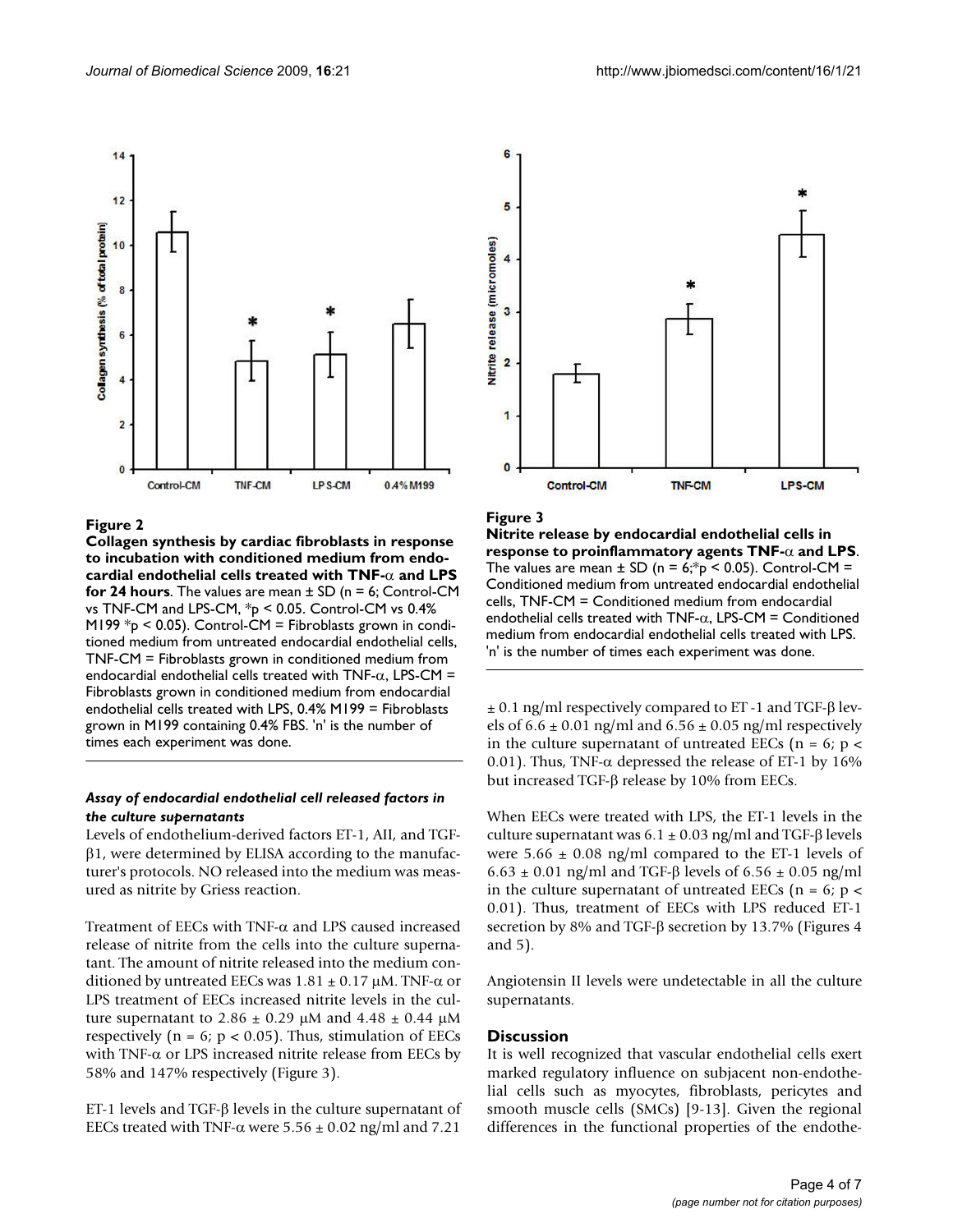

Figure 4

**Effect of TNF-**α **and LPS on ET-1 release by endocardial endothelial cells**. The values are mean  $\pm$  SD (n = 6;\*p < 0.01). Control-CM = Conditioned medium from untreated endocardial endothelial cells, TNF-CM = Conditioned medium from endocardial endothelial cells treated with TNF- $\alpha$ , LPS-CM = Conditioned medium from endocardial endothelial cells treated with LPS. 'n' is the number of times each experiment was done.

lium, we had earlier investigated the role of EE in modulating cardiac fibroblast proliferation and collagen synthesis and found that EE has a stimulatory effect on cardiac fibroblasts [5]. In the present study we explored whether pro – inflammatory agents such as TNF- $\alpha$  and LPS modulate this stimulatory effect. Interestingly, both TNF- $\alpha$  and LPS were found to attenuate the stimulatory effect of EE on cardiac fibroblasts.

The inflammatory effects of TNF-α and LPS on vascular endothelial cells are well – characterized. Endothelial cells obtained from different sites exhibit varied responses to cytokines and LPS [14]. However, the effects of TNF- $\alpha$  and LPS on endocardial endothelial cells have not been previously reported.

In the present study, [<sup>3</sup>H]-Thymidine incorporation as well as rate of collagen synthesis were significantly lower in cardiac fibroblasts grown in conditioned medium from EECs treated with either TNF-α or LPS, when compared to the cells grown in EEC conditioned medium and not treated with either agents. Neither TNF-α nor LPS affected the viability of the cells. Concentrations of TNF- $\alpha$  up to 1000 ng/ml have been reported to cause reduction in col-



#### Figure 5

**Effect of TNF-**α **and LPS on TGF-**β **release by endocardial endothelial cells**. The values are mean ± SD (n =  $6; p \leq 0.01$ ). Control-CM = Conditioned medium from untreated endocardial endothelial cells, TNF-CM = Conditioned medium from endocardial endothelial cells treated with TNF- $\alpha$ , LPS-CM = Conditioned medium from endocardial endothelial cells treated with LPS. 'n' is the number of times each experiment was done.

lagen synthesis in cardiac fibroblasts without affecting the cell numbers [15]. Our study demonstrated not only the direct inhibitory action of TNF-α on collagen synthesis in cardiac fibroblasts, but also its ability to attenuate the stimulatory effect of EECs on collagen production by cardiac fibroblasts. Yokoyama et al [16] proposed that TNFα could act as an autocrine/paracrine mediator in myocardial remodeling. The cytokine increases both the expression and activity of matrix metalloproteinases (MMPs) which regulate matrix turnover [17]. In studies investigating the direct effect of TNF- $\alpha$  on cardiac fibroblasts, it has been observed that the cytokine decreases total collagen synthesis [18,19].

We also observed alterations in the release of endothelium-derived factors, such as NO, TGF-β and ET-1 into the conditioned medium when EECs were treated with TNF-a or LPS, which in turn could contribute to the altered response elicited in cardiac fibroblasts treated with the conditioned medium. EECs released significantly higher levels of nitrite in response to the pro-inflammatory agents. A notable action of TNF- $\alpha$  is its ability to induce nitric oxide synthase (NOS) activity in different cell types, including endocardial cells [6,20]. Nitric oxide (NO) is an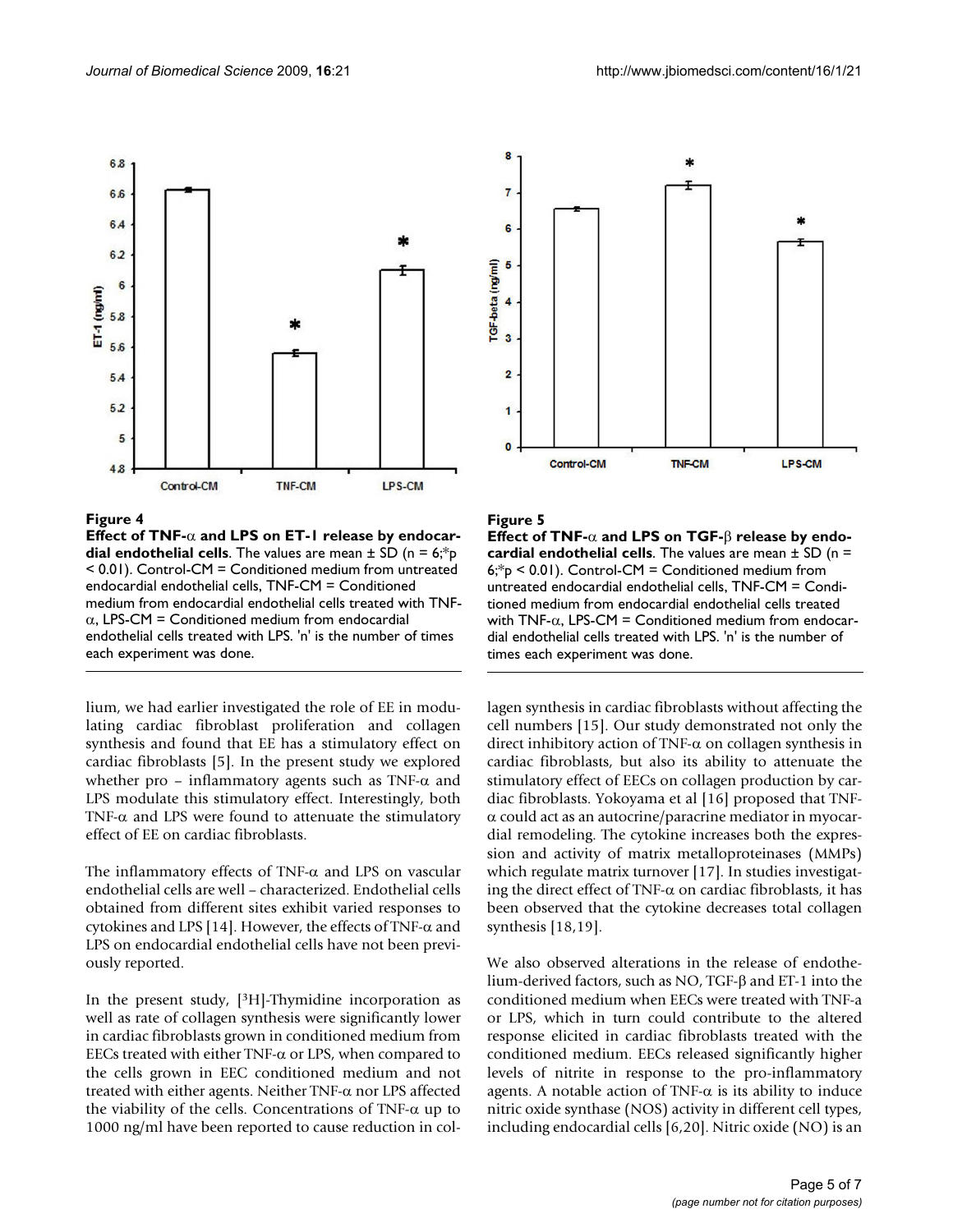important modulator of TNF- $\alpha$  in the heart. In addition to being an immunomodulator and a potent inhibitor of platelet aggregation and cell migration, NO is also an antimitogen [21-23]. In a study using endothelial cells and SMCs from coronary arteries, inhibition of NO has been shown to cause an increase in the concentration of collagen types I and III. The data also supports an inhibitory role for NO on collagen synthesis [24]. Extrapolating these findings to the present study, it is tempting to postulate that the attenuation of the proliferative response in cardiac fibroblasts is the result of increased release of NO from EECs on treatment with TNF-α or LPS.

Levels of endothelin (ET-1) in the conditioned medium from EECs treated with TNF-∝ or LPS were found to be lower, raising the possibility that a decrease in the levels of ET-1 may contribute to the diminished proliferative response in fibroblasts. Our earlier studies using endothelin inhibitors had shown that the stimulatory effect of EECs on cardiac fibroblasts is mediated by ET-1 [5].

Treatment of EECs with TNF-∞ also resulted in an elevation of TGF-β in the conditioned medium. Dose-dependent increase in TGF-β release has been observed in microglial cells treated with TNF-∝ [25]. It is possible that TNF-∝ may regulate TGF-β expression as a feed back mechanism to limit extra cellular degradation in response to injury. TGF-β being inhibitory to cardiac fibroblast proliferation, the increased levels of this peptide in the conditioned medium from TNF-∝ treated EECs obviously accentuates the attenuation of proliferation brought about by increased NO and decreased ET-1.

LPS causes cardiac dysfunction by enhancing cardiacderived inflammatory mediator expression, associated with the release of pro-inflammatory cytokines such as TNF- $\alpha$  and IL-1 $\beta$  and over production of NO [26,27]. Human coronary endothelial cells stimulated with LPS express higher levels of TNF mRNA and release increased levels of the cytokine [28]. Since most of the effects of LPS are through TNF, it can be assumed that in cardiac fibroblasts, the endotoxin elicits responses similar to that induced by TNF- $\alpha$ .

In this study, we have explored the independent effects of TNF- $\alpha$  and LPS on fibroblast function mediated through major mediators released by EECs. It is possible that other EE-derived mediators are also involved in the modulation of fibroblast growth and collagen synthesis. A limitation of the study is the usage of cells from two different species, but in previous studies on the interaction of endothelial cells with their neighboring cells, others have also employed cells derived from different species [12].

#### **Conclusion**

This study suggests that pro-inflammatory cytokines can cause altered expression of paracrine factors in EECs, that in turn may inhibit proliferation and lower collagen synthesis in cardiac fibroblasts. The effects of TNF-α or LPS on EECs as observed in our study may be of significance in pathological conditions such as cardiac failure and during post inflammatory wound healing where different cytokines are up – regulated in the tissues.

#### **Competing interests**

The authors declare that they have no competing interests.

#### **Authors' contributions**

LK participated in the design of the study, carried out the tissue culture experiments, various assays, performed the statistical analysis and drafted the manuscript. CCK conceived of the study, participated in its design, participated in the writing of the manuscript and coordinated the study. Both authors read and approved the final manuscript.

#### **Acknowledgements**

The authors acknowledge the Department of Science and Technology, Government of India, for financial assistance and the Director of the Institute for facilities.

#### **References**

- 1. Shah AM: **[Paracrine modulation of heart cell function by](http://www.ncbi.nlm.nih.gov/entrez/query.fcgi?cmd=Retrieve&db=PubMed&dopt=Abstract&list_uids=8759239) [endothelial cells.](http://www.ncbi.nlm.nih.gov/entrez/query.fcgi?cmd=Retrieve&db=PubMed&dopt=Abstract&list_uids=8759239)** *Cardiovasc Res* 1996, **31(6):**847-867.
- 2. Brutsaert DL, Meulemans AL, Sipido KR, Sys SU: **[Effects of damag](http://www.ncbi.nlm.nih.gov/entrez/query.fcgi?cmd=Retrieve&db=PubMed&dopt=Abstract&list_uids=3338120)[ing the endocardial surface on the mechanical performance](http://www.ncbi.nlm.nih.gov/entrez/query.fcgi?cmd=Retrieve&db=PubMed&dopt=Abstract&list_uids=3338120) [of isolated cardiac muscle.](http://www.ncbi.nlm.nih.gov/entrez/query.fcgi?cmd=Retrieve&db=PubMed&dopt=Abstract&list_uids=3338120)** *Circ Res* 1988, **62(2):**358-366.
- 3. Palmer JN, Hartogensis WE, Patten M, Fortuin FD, Long CS: **[Inter](http://www.ncbi.nlm.nih.gov/entrez/query.fcgi?cmd=Retrieve&db=PubMed&dopt=Abstract&list_uids=7769098)[leukin-1 beta induces cardiac myocyte growth but inhibits](http://www.ncbi.nlm.nih.gov/entrez/query.fcgi?cmd=Retrieve&db=PubMed&dopt=Abstract&list_uids=7769098) [cardiac fibroblast proliferation in culture.](http://www.ncbi.nlm.nih.gov/entrez/query.fcgi?cmd=Retrieve&db=PubMed&dopt=Abstract&list_uids=7769098)** *J Clin Invest* 1995, **95(6):**2555-2564.
- 4. Andries LJ, Sys SU, Brutsaert DL: **[Morphoregulatory interactions](http://www.ncbi.nlm.nih.gov/entrez/query.fcgi?cmd=Retrieve&db=PubMed&dopt=Abstract&list_uids=7774865) [of endocardial endothelium and extracellular material in the](http://www.ncbi.nlm.nih.gov/entrez/query.fcgi?cmd=Retrieve&db=PubMed&dopt=Abstract&list_uids=7774865) [heart.](http://www.ncbi.nlm.nih.gov/entrez/query.fcgi?cmd=Retrieve&db=PubMed&dopt=Abstract&list_uids=7774865)** *Herz* 1995, **20(2):**135-145.
- 5. Kuruvilla L, Nair RR, Umashankar PR, Lal AV, Kartha CC: **[Endocar](http://www.ncbi.nlm.nih.gov/entrez/query.fcgi?cmd=Retrieve&db=PubMed&dopt=Abstract&list_uids=17406060)[dial endothelial cells stimulate proliferation and collagen](http://www.ncbi.nlm.nih.gov/entrez/query.fcgi?cmd=Retrieve&db=PubMed&dopt=Abstract&list_uids=17406060) [synthesis of cardiac fibroblasts.](http://www.ncbi.nlm.nih.gov/entrez/query.fcgi?cmd=Retrieve&db=PubMed&dopt=Abstract&list_uids=17406060)** *Cell Biochem Biophys* 2007, **47(1):**65-72.
- 6. Smith JA, Radomski MW, Schulz R, Moncada S, Lewis MJ: **[Porcine](http://www.ncbi.nlm.nih.gov/entrez/query.fcgi?cmd=Retrieve&db=PubMed&dopt=Abstract&list_uids=7683563) [ventricular endocardial cells in culture express the inducible](http://www.ncbi.nlm.nih.gov/entrez/query.fcgi?cmd=Retrieve&db=PubMed&dopt=Abstract&list_uids=7683563)** [form of nitric oxide synthase.](http://www.ncbi.nlm.nih.gov/entrez/query.fcgi?cmd=Retrieve&db=PubMed&dopt=Abstract&list_uids=7683563) **108(4):**1107-1110.
- 7. Tan LB, Jalil JE, Pick R, Janicki JS, Weber KT: **[Cardiac myocyte](http://www.ncbi.nlm.nih.gov/entrez/query.fcgi?cmd=Retrieve&db=PubMed&dopt=Abstract&list_uids=1834362)** [necrosis induced by angiotensin II.](http://www.ncbi.nlm.nih.gov/entrez/query.fcgi?cmd=Retrieve&db=PubMed&dopt=Abstract&list_uids=1834362) **9(5):**1185-1195.
- 8. Diegelmann RF, Peterkofsky B: **[Collagen biosynthesis during con](http://www.ncbi.nlm.nih.gov/entrez/query.fcgi?cmd=Retrieve&db=PubMed&dopt=Abstract&list_uids=4339519)[nective tissue development in chick embryo.](http://www.ncbi.nlm.nih.gov/entrez/query.fcgi?cmd=Retrieve&db=PubMed&dopt=Abstract&list_uids=4339519)** *Dev Biol* 1972, **28(3):**443-453.
- 9. Baird A, Ling N: **[Fibroblast growth factors are present in the](http://www.ncbi.nlm.nih.gov/entrez/query.fcgi?cmd=Retrieve&db=PubMed&dopt=Abstract&list_uids=2434094) extracellular matrix produced by endothelial cells in vitro: implications for a role of heparinase-like enzymes in the neo-<br>vascular response.** Biochem Biophys Res Commun 1987, **[vascular response.](http://www.ncbi.nlm.nih.gov/entrez/query.fcgi?cmd=Retrieve&db=PubMed&dopt=Abstract&list_uids=2434094)** *Biochem Biophys Res Commun* 1987, **142(2):**428-435.
- 10. Gajdusek C, DiCorleto P, Ross R, Schwartz SM: **[An endothelial](http://www.ncbi.nlm.nih.gov/entrez/query.fcgi?cmd=Retrieve&db=PubMed&dopt=Abstract&list_uids=7372716) [cell-derived growth factor.](http://www.ncbi.nlm.nih.gov/entrez/query.fcgi?cmd=Retrieve&db=PubMed&dopt=Abstract&list_uids=7372716)** *J Cell Biol* 1980, **85(2):**467-472.
- 11. Gajdusek CM, Schwartz SM: **[Ability of endothelial cells to condi](http://www.ncbi.nlm.nih.gov/entrez/query.fcgi?cmd=Retrieve&db=PubMed&dopt=Abstract&list_uids=7068765)[tion culture medium.](http://www.ncbi.nlm.nih.gov/entrez/query.fcgi?cmd=Retrieve&db=PubMed&dopt=Abstract&list_uids=7068765)** *J Cell Physiol* 1982, **110(1):**35-42.
- 12. Guarda E, Myers PR, Brilla CG, Tyagi SC, Weber KT: **[Endothelial](http://www.ncbi.nlm.nih.gov/entrez/query.fcgi?cmd=Retrieve&db=PubMed&dopt=Abstract&list_uids=8221756) [cell induced modulation of cardiac fibroblast collagen](http://www.ncbi.nlm.nih.gov/entrez/query.fcgi?cmd=Retrieve&db=PubMed&dopt=Abstract&list_uids=8221756) [metabolism.](http://www.ncbi.nlm.nih.gov/entrez/query.fcgi?cmd=Retrieve&db=PubMed&dopt=Abstract&list_uids=8221756)** *Cardiovasc Res* 1993, **27(6):**1004-1008.